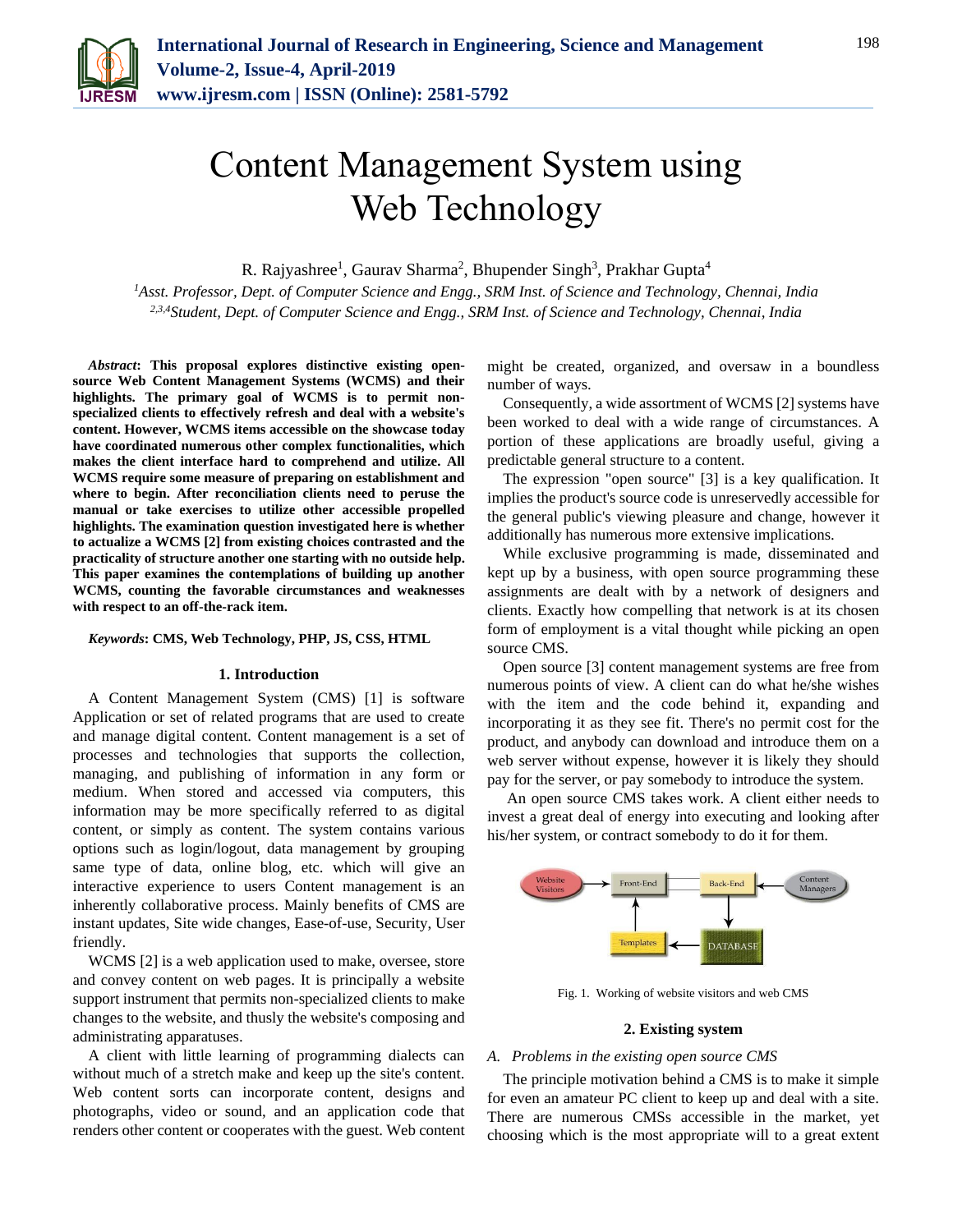

rely upon the website's necessities and the financial plan. Both Drupal and Joomla have a very enlarged and befuddling organization. This is on the grounds that both these bundles have many propelled includes notwithstanding the typical fundamental content management highlights. For instance, surveys giving the abilities to catch cast a ballot on various themes as different decision questions, or news sources, which give syndicated content (RSS, RDF, and Atom channels). This makes the CMS [1] intricate and hard to utilize. By and large there will be some exchange offs between the multifaceted nature of the prerequisite and the straightforwardness in picking a CMS. For instance, if the website just requires a progression of content based pages with a scattering of pictures, at that point a straightforward, fundamental CMS will be anything but difficult to utilize. Be that as it may, if the prerequisites for the website incorporate having numerous web journals, video and sound transfers, a gathering, an occasions timetable, and an online business office, at that point it is a great idea to pick a CMS equipped for giving those offices. Unavoidably however, that CMS will be somewhat more intricate to keep up. On the off chance that the website requires complex highlights, the best activity is to shroud these perplexing highlights. A decent User interface should make most normal assignments the most unmistakable and stow away uncommon errands with the goal that they don't act as a burden. There was look into done by University of Minnesota Office for Information Technology's convenience lab which recognized numerous ease of use issues with Drupal's [4] organization. As of this composition, Drupal's [4] organization interface is befuddling and not easy to use. Joomla's organization ease of use and expectation to learn and adapt is superior to Drupal's [4], yet insufficient to give a perceptible preferred standpoint to the end-client over Drupal. WordPress has a vastly improved and natural organization structure, which makes it simpler to learn. It incorporates highlights, for example, intuitive, bringing about the age of code without specialized mediation. It would be progressively right to portray such items as 'website manufacturers' than Web Content Management Systems. The fundamental element that isn't seen in a large portion of the present complex CMSs is instinctive and easy to understand website organization. Despite the fact that there are no permit charges with open source CMS [1], regardless one needs to pay a seller to make an interface plan or a topic, introduce the CMS, design it for use, execute the "subject", and furthermore pay for progressing support.

#### **3. Comparative study of open source**

### *A. Project definition and purpose*

In this project, I have built a Simple CMS which is a web content management system that can be used to dynamically manage the content of a simple static HTML website.

For example, the news section of the Computer Science Department needs to be updated very often and since it is static HTML page, a technical person having knowledge of HTML

and JavaScript, CSS is required to update even a small portion of the section. The primary objective of this blogging website is to demonstrate how Simple CMS engine could be integrated with the "Blog and Post/Events", so that the process of updating the content becomes faster and easier and User friendly for the User.

The main purpose of this project is to have a user-friendly content administration interface that includes 3 most common CMS functions appropriate for small and simple websites, so that a novice user can manage the website content. A user having less coding knowledge can easily add, edit and format the website's content using the rich text editor integrated in the Simple CMS engine without having to deal with the HTML and JavaScript, CSS code.

| Table 1                                                |  |
|--------------------------------------------------------|--|
| Comparison of Different Web Content Management Systems |  |

| Comparison or Diriciting web Comein Management Dystems |                         |                                        |                        |                                         |                              |  |  |
|--------------------------------------------------------|-------------------------|----------------------------------------|------------------------|-----------------------------------------|------------------------------|--|--|
| Product                                                | Programming<br>Language | <b>Database</b>                        | Web Server             | <b>FTP</b> Support                      | UTF-8 Support                |  |  |
| Joomla                                                 | PHP                     | <b>MySQL</b>                           | Apache                 | Provided as a free<br>add-on            | Limited support<br>available |  |  |
| <b>Drupal</b>                                          | PHP                     | MySQL.<br>PostgreSOL                   | Apache, IIS            | <b>Limited FTP</b><br>support           | Available                    |  |  |
| <b>WordPress</b>                                       | PHP                     | <b>MvSOL</b>                           | Apache, mod<br>rewrite | Available as a free Available<br>add-on |                              |  |  |
| Plone                                                  | Python                  | Zope                                   | Apache, IIS, Zope      | Available                               | Available                    |  |  |
| TYPO3                                                  | PHP                     | MySQL.<br>PostgreSOL.<br>Oracle, MSSQL | Apache, IIS            | Available                               | Available                    |  |  |
| Open CMS                                               | Java 1.4                | MySQL.<br>PostgreSOL.<br>Oracle MSSOI  | Tomcat, Apache         | Not available                           | Available                    |  |  |

#### *B. Using an existing CMS*

*Pros:*

- Bunches of facilitated arrangements and online help is accessible for the off-the-rack items. These items likewise give live help and a devoted asset to support the site manufacturer. There are sites which examines the issues confronted while introducing or utilizing such an item and can assist another client with overcoming comparable issues.
- Others can fill in as manager it if the client who incorporated it is inaccessible. Once the site is coordinated into the CMS, any client can peruse the manual and use it to deal with the substance. *Cons:*
- Research time in choosing the one that is nearest to client necessities. There are parcels of CMSs accessible in the market, yet every one of these items has distinctive highlights. So one needs to examine every one of them and their highlights and select the nearest.
- An open source CMS is probably going to have a few bits of usefulness that are most certainly not required by a basic site, abating the general speed of the site.

## *C. Building Your Own CMS*

Absolute command over the highlights: The engineers & developers know about the framework and are ready to manufacture new highlights faster without exploring through a specific structure design set out by an open source arrangement. Minimal effort. It will be shoddy to construct one gathering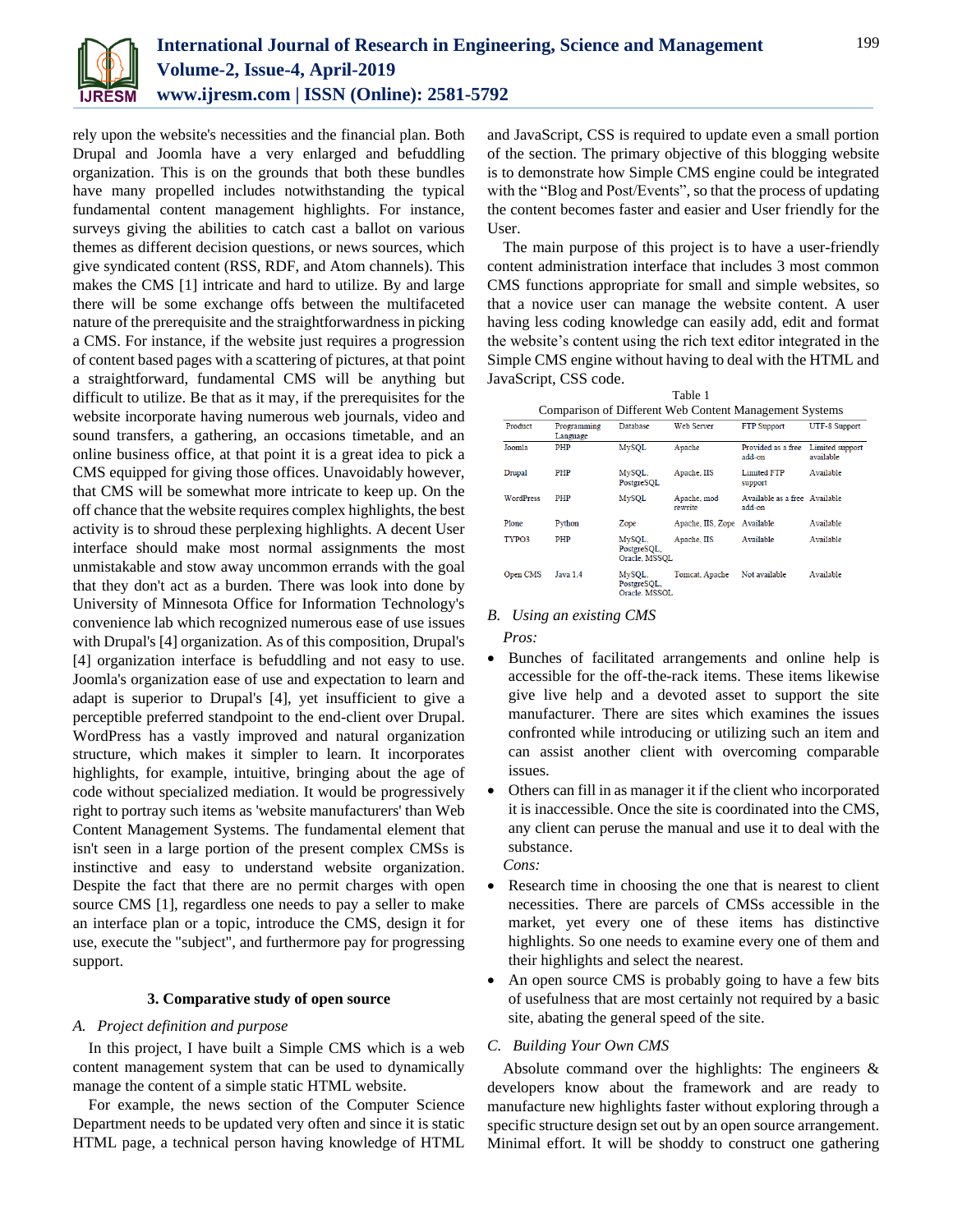

your necessities than to get the off the rack item to do what is required. Straightforward. Thinking about the necessities first, it will be simpler for everybody in the firm to get it. No bug fixes from different designers not at all like the current open source CMS.

## *D. Advantages of this project*

- Basic CMS is very simple to install and administer.
- The user interface is more instinctive.
- It can import and utilize static site pages in the CMS.
- Effectively make editable locales for customers inside the front-end of the site.
- It includes simple menu page creation and a decent editorial manager, which permits simple content designing, picture transferring and picture resizing.
- It additionally enables to include another template or alter the current ones.

### **4. Tools**

# *A. HTML*

HTML [5] represents Hyper Text Markup Language. A markup language is a language that comments on content in a way that is grammatically discernable so the PC can control it. It is a lot of markup labels used to portray website pages. The labels are what separate ordinary content from HTML code. They are the words between the <angle-brackets>. Different labels will perform diverse capacities, such as rendering pictures or tables. It is a blend of words and images which give guidelines on how the archive will be introduced. The labels themselves don't show up when you see your page through a browser, but their belongings do. Markup is the thing that HTML labels do to the content inside them. They mark it as a particular kind of content (emphasized content, for instance). HTML [5] reports contain HTML labels and plain content. The substance on a HTML page will be static. So as to change the substance, the supervisor needs some information about HTML and change the substance in like manner.

## *B. Javascript*

JavaScript [6] is a customer side scripting language intended to add intelligence to HTML pages. A scripting language is a lightweight programming language. It is typically installed legitimately into HTML pages. It is a deciphered language which enables the contents to execute without primer gathering. JavaScript [6] can respond to events. A JavaScript can be set to execute when something occurs, similar to when a page has got done with stacking or when a client taps on a HTML component.

JavaScript can peruse and compose HTML components and can likewise change its substance and properties. A JavaScript can be utilized to approve structure information before it is submitted to a server. This spares the server from additional handling. A JavaScript can be utilized to identify the guest's browser, and relying upon the browser, load another page

explicitly intended for that browser. At long last, JavaScript can be utilized to create cookies and to store and recover data on the guest's PC.

# *C. PHP*

PHP (Hypertext Preprocessor) is a generally utilized open source server-side scripting language for web improvement and can be inserted into HTML. PHP [7] pages contain HTML with implanted code. PHP offers a few preferences: PHP keeps running on various stages (Windows, Linux, Unix, etc.). PHP is perfect with practically all servers utilized today (Apache, IIS, etc.). PHP is allowed to download from the authority PHP [7] asset: www.php.net. PHP is anything but difficult to learn and runs proficiently on the server side. What recognizes PHP from something like client-side JavaScript is that the code is executed on the server, creating HTML, which is then sent to the client. The client was.

# *D. MySQL*

MySQL is a database server is perfect for both little and large applications. It bolsters standard SQL and incorporates on various stages. It is allowed to download and use free.



Fig. 2. High-level overview of Simple CMS

The high level architecture of the Simple CMS engine. Simple CMS [1] is intended to enable users with explicit roles to access specific segments of the CMS admin Interface. The administrators approach oversees users, design landing page, and distribute/unpublished a page. The editors can just adjust the page content. The planners can just alter the templates of various templates. General users legitimately get to the web page. At the point when the CMS engine gets the website page demand, it peruses the settings, then runs an SQL query to choose data from the database. It then ties the data to the chose template and shows the page to the guest. This isolates the substance from the introduction permitting the administrators to simply change the plan template with a similar substance any approved user can go to the administration interface and alter their own profile. A user with admin job can deal with all pages, however the editorial manager can just alter the existing pages and only a user with admin job can oversee other users. A user admin can deal with all data related with various templates, while the user with fashioner job can just alter existing data. A